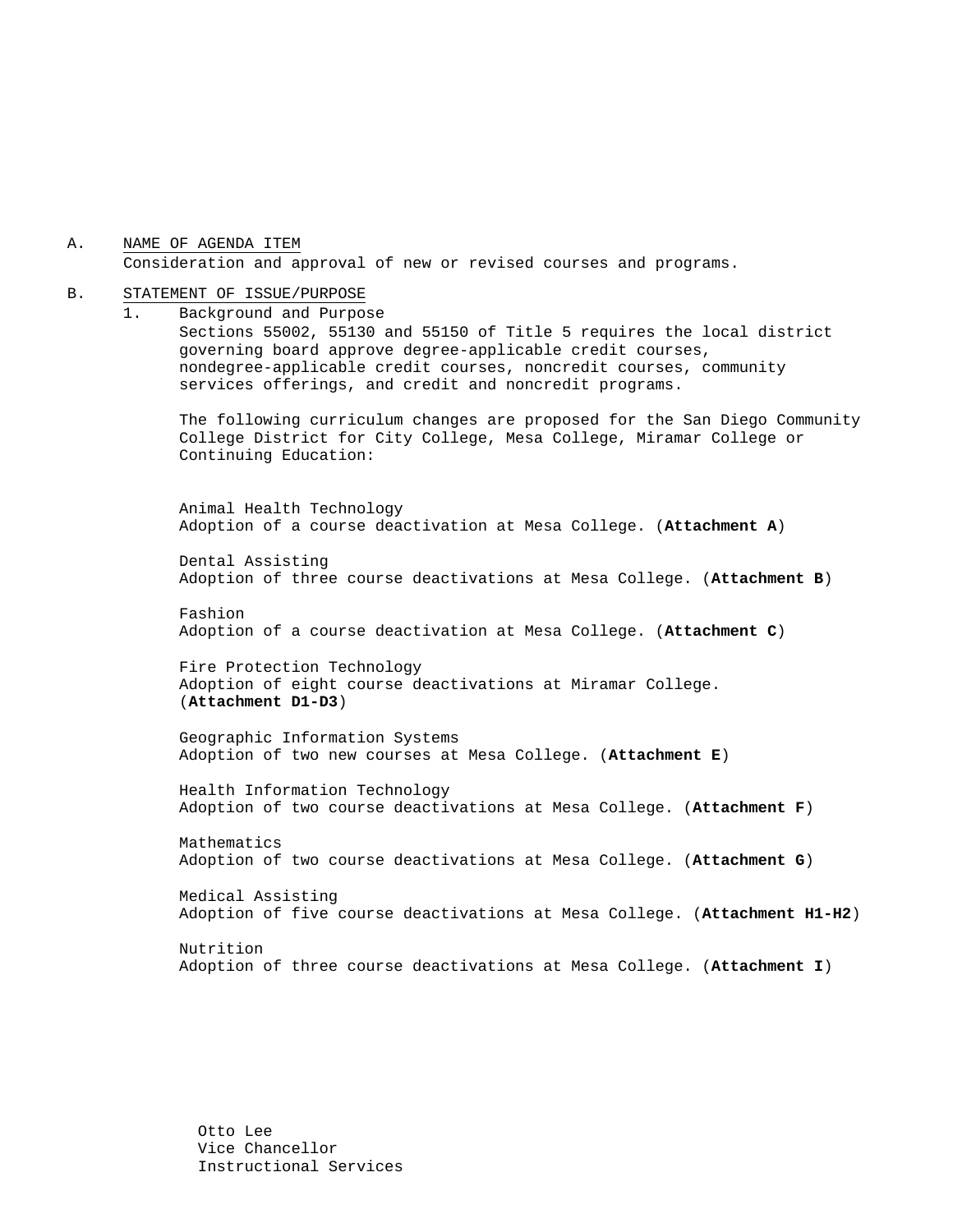Diesel Technology Adoption of two new programs at Miramar College. **(Attachment J1-J2)** 

Ecological Landscaping Adoption of two new programs at City College. **(Attachment K)**

Mecomtronics Adoption of a program deactivation at City College. (**Attachment L**)

Military Studies Adoption of a revised program at Miramar College. (**Attachment M**)

#### 2. Cost and Funding

There is no additional cost to the District

#### C. PROPOSAL

The Board of Trustees hereby grants authority to take the action outlined in Part A.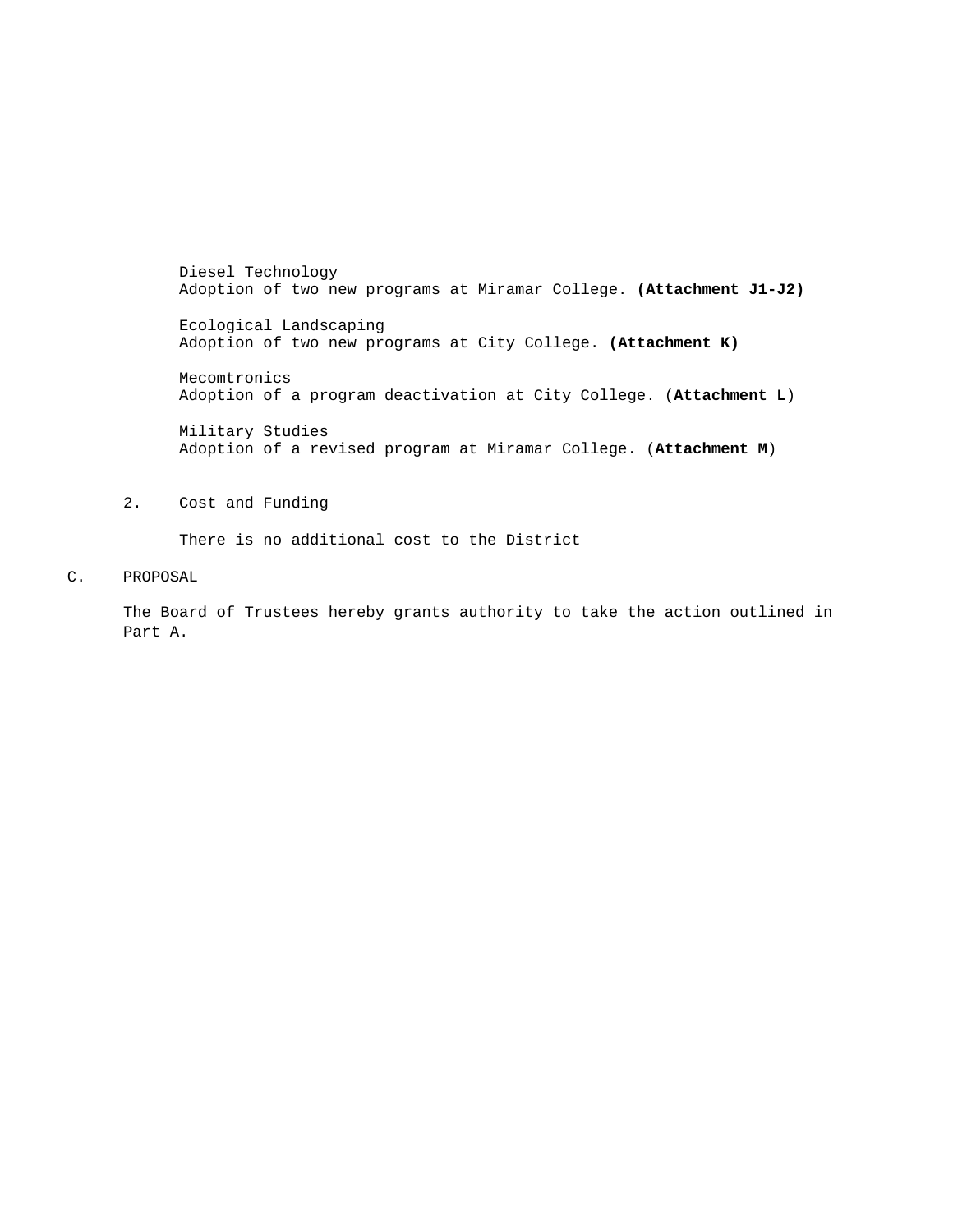Adoption of a course deactivation at Mesa College.

Proposed course deactivation at Mesa College (no longer active at any college):

## **44 Supervised Tutoring in Animal Health Technology**

### **No Grade/0 Units**

This course is designed to prepare the student to succeed in the corequisite and subsequent subject matter courses. This course may be taken four times with a different corequisite subject matter course. College noncredit course.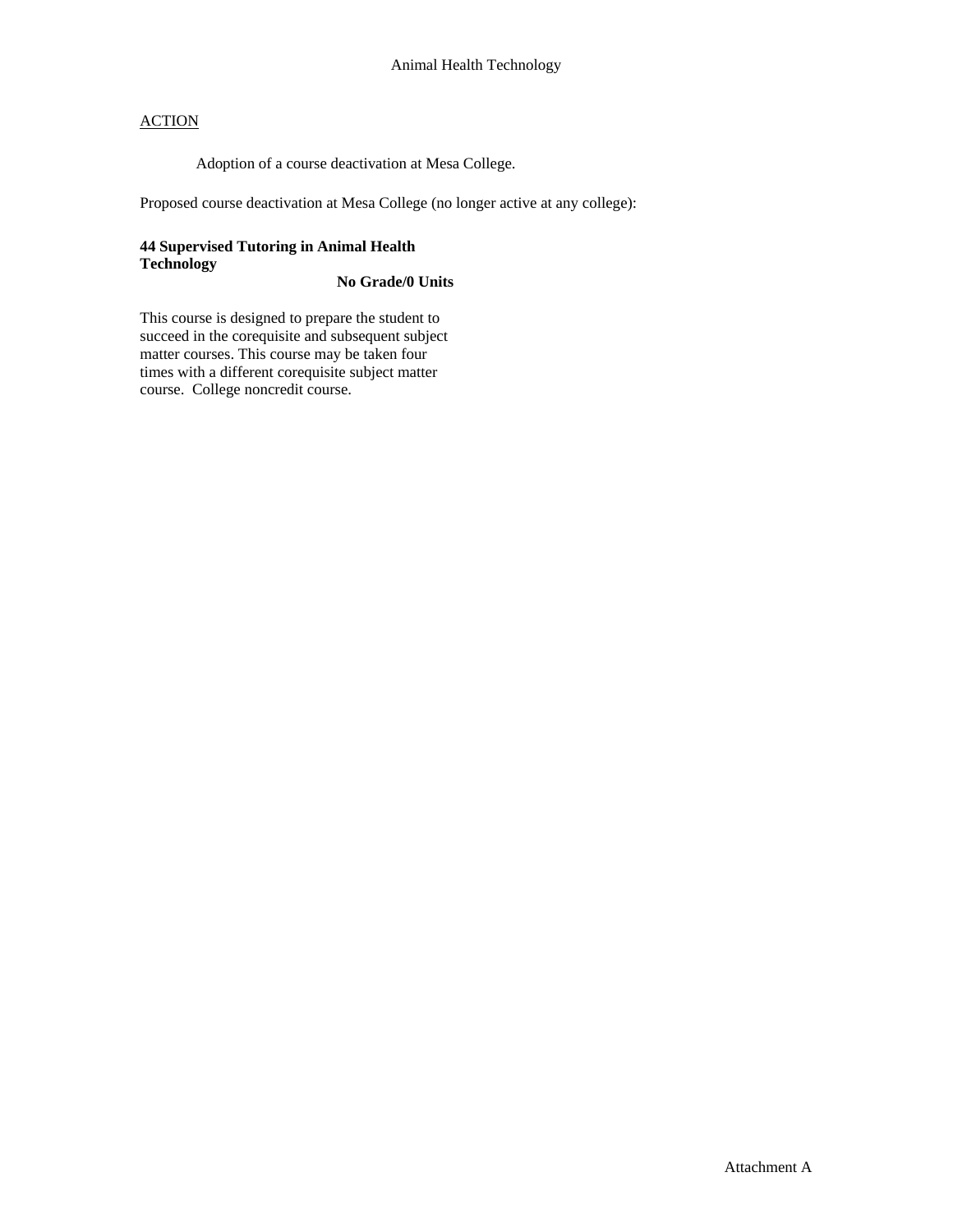Adoption of three course deactivations at Mesa College.

Proposed course deactivations at Mesa College (no longer active at any college):

#### **44 Supervised Tutoring in Dental Assisting**

#### **No Grade/0 Units**

This course is designed to prepare the student to succeed in the corequisite and subsequent subject matter courses. This course may be taken four times with a different corequisite subject matter course. College noncredit course.

#### **122 Basic Dental Assisting 16 - 18 hours lecture, 1 unit Grade Only**

*Prerequisite:* Dental Assisting 104 and 106 each with a grade of "C" or better, or equivalent. *Corequisite:* Dental Assisting 116, Dental Assisting 116L, Dental Assisting 122L and Dental Assisting 186A. *Limitation on Enrollment:* This course is not open to students with previous credit for DENA 120. This basic dental assisting course presents the role of the chairside dental assistant. This role includes sterilization principles, preparation of instruments, and care and maintenance of equipment. Principles of team positioning in fourand six-handed dentistry, and oral evacuation methods are stressed. Patient relations and techniques of team interactions are introduced. (FT) Associate Degree Credit & transfer to CSU and/or private colleges and universities.

#### **122L Basic Dental Assisting Lab 48 - 54 hours lab, 1 unit Grade Only**

*Prerequisite:* Dental Assisting 104 or 106 with a grade of "C" or better, or equivalent. *Corequisite:* Dental Assisting 116, Dental Assisting 116L, Dental Assisting 122 and Dental Assisting 186A. *Limitation on Enrollment:* This course is not open to students with previous credit for DENA 120. This basic dental assisting laboratory course allows for the practical application of chairside dental assisting techniques. Students develop skills in manipulation and delivery of restorative materials. In addition, skills are developed in sterilization procedures and in the preparation of instruments. Care and maintenance of equipment used in restorative dentistry are stressed. Team positioning, four & six-handed dentistry, and oral evacuation skills are developed as well as skills in patient handling. (FT) Associate Degree Credit & transfer to CSU and/or private colleges and universities.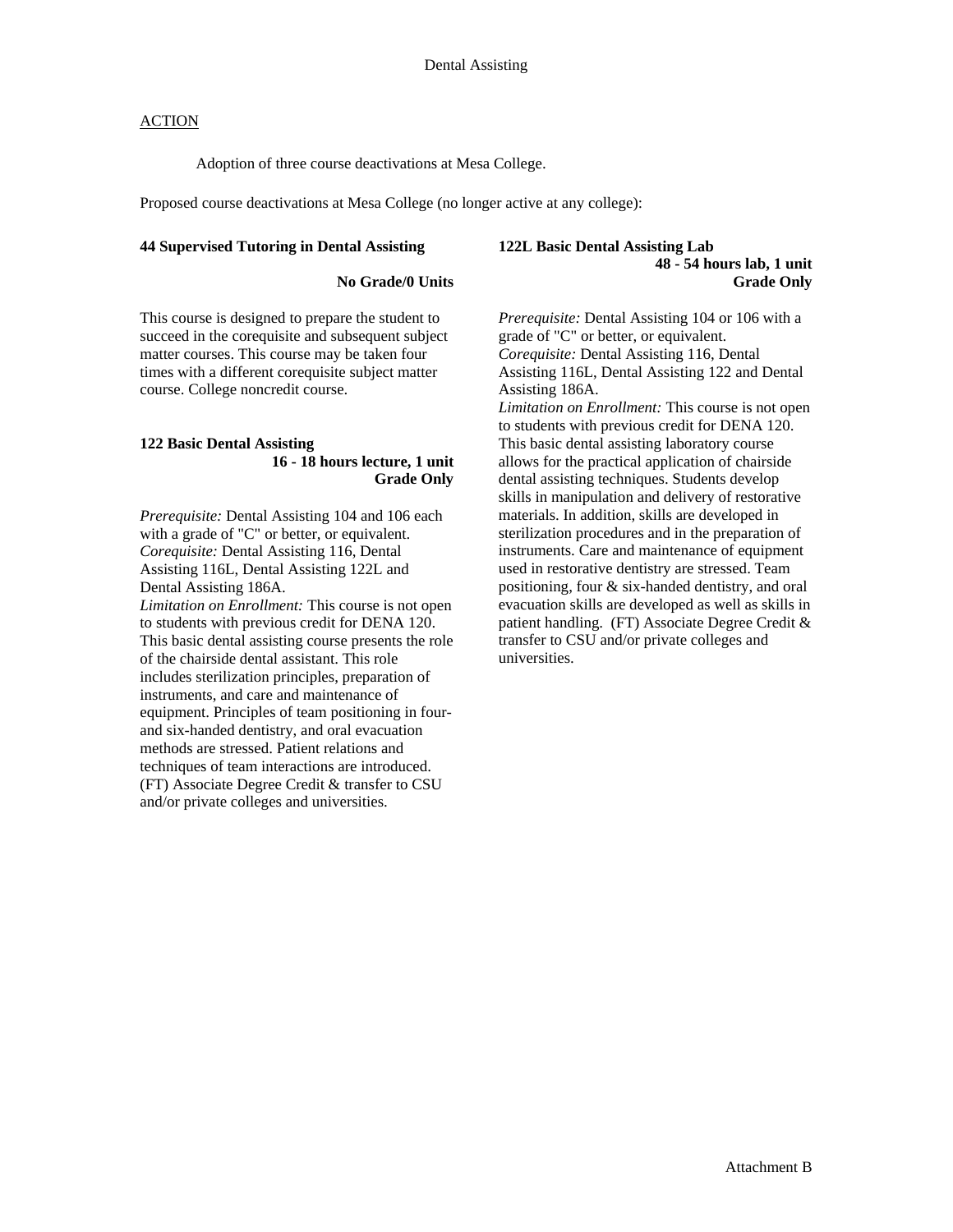Adoption of a course deactivation at Mesa College.

Proposed course deactivation at Mesa College (no longer active at any college):

### **44 Supervised Tutoring in Fashion No Grade/0 Units**

This course is designed to prepare the student to succeed in the corequisite and subsequent subject matter courses. This course may be taken four times with a different corequisite subject matter course. College noncredit course.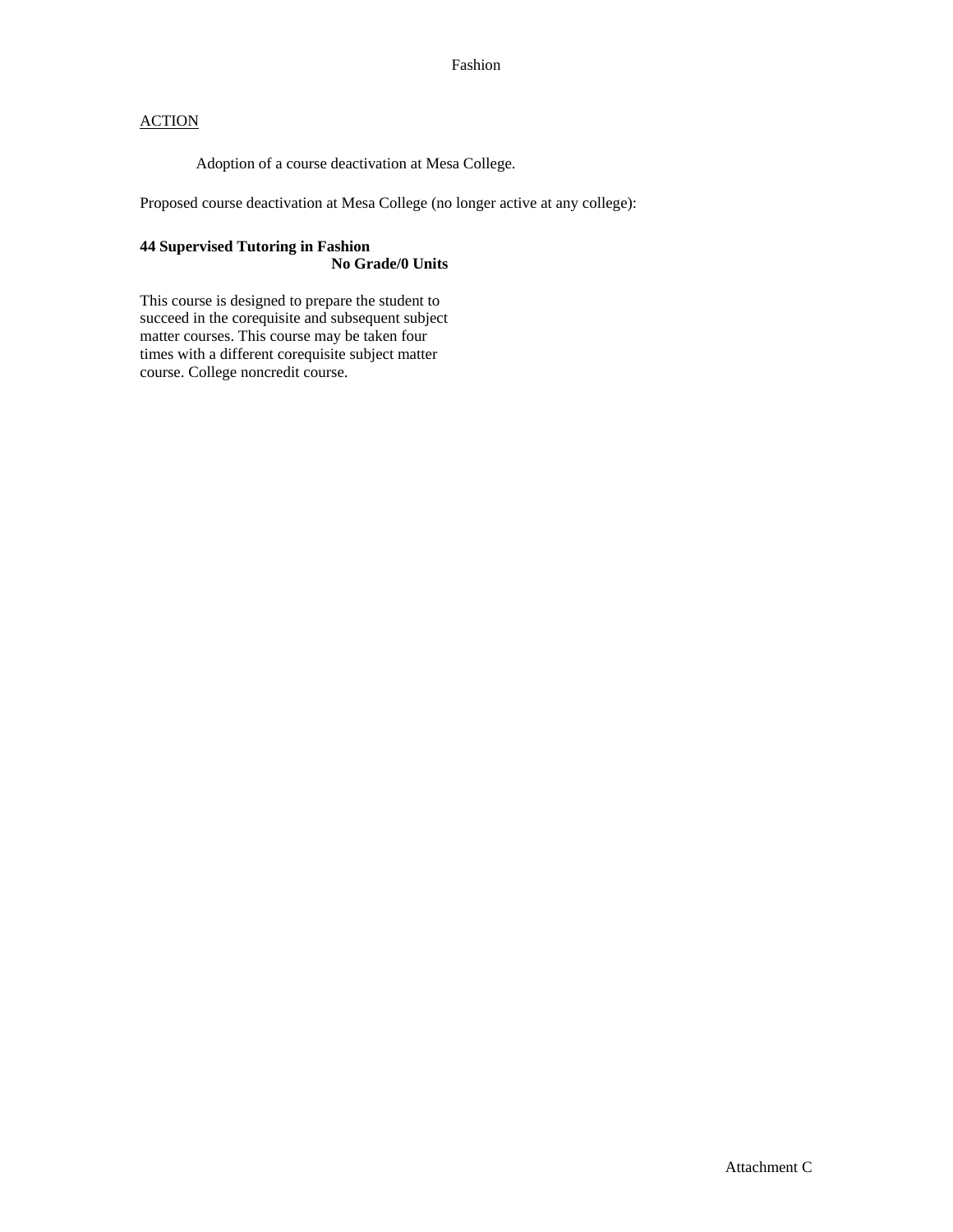Adoption of eight course deactivations at Miramar College.

Proposed course deactivations at Miramar College (no longer active at any college):

#### **130 Emergency Medical Technician-State Fire Marshal**

#### **87.5 hours lecture, 52.5 hours lab, 6 units Grade Only**

*Advisory:* English 48 with a grade of "C" or better, or equivalent, or Assessment Skill Level R5.

*Limitation on Enrollment:* This course is not open to students with previous credit for Fire Protection Technology 102. Health and Safety. Students must have Basic Life Saving (BLS) for Healthcare Provider certificate . This Emergency Medical Technician-1 Training and Certification program is designed to prepare

fire science and other public safety personnel to render basic life support to the sick and/or injured in the pre-hospital environment. The course content meets the requirements as set forth by the State of California Emergency Medical Services and the California Health and Safety Code, Section 1797.173 CAC, T-22, Chapter 2, 100060(b). Upon successful completion, the student is eligible to take the California State Fire Marshal Emergency Medical Technician-1 Certification Examination. (FT) Associate Degree Credit & transfer to CSU and/or private colleges and universities.

#### **138 Recertification Course for State Fire Marshal EMT-1 14 hours lecture, 18 hours lab, 1 unit Grade Only**

*Prerequisite:* Emergency Medical Technician 105 or Fire Protection Technology 130 with a grade of "C" or better, or equivalent. *Advisory*: English 48 and English 49 each with a grade of "C" or better, or equivalent or Assessment Skill Levels R5 and W5 *Limitation on Enrollment:* This course is not open to students with previous credit for FIRE 138 or 238. Health and Safety. Students must possess a current Basic Life Support (BLS) card for Healthcare Provider This 32-hour non-associate degree course provides State Fire Marshals a review of didactic knowledge and practical skills required for Emergency Medical Technician-1 recertification (in compliance with State of California regulations). The course includes a review of current San Diego Emergency Medical Service (EMS) treatment guidelines, anatomy, patient assessment, recognition and treatment of life threatening emergencies, emergency childbirth, behavioral emergencies, ambulance operations, triage, and disaster scene management and environmental emergencies. Upon successful completion, students are eligible to take the San Diego County EMS Re-certification Examination. This course may be repeated as necessary to meet a legally mandated training requirement as a condition of continued employment. (FT) Associate Degree Credit & transfer to CSU and/or private colleges and universities.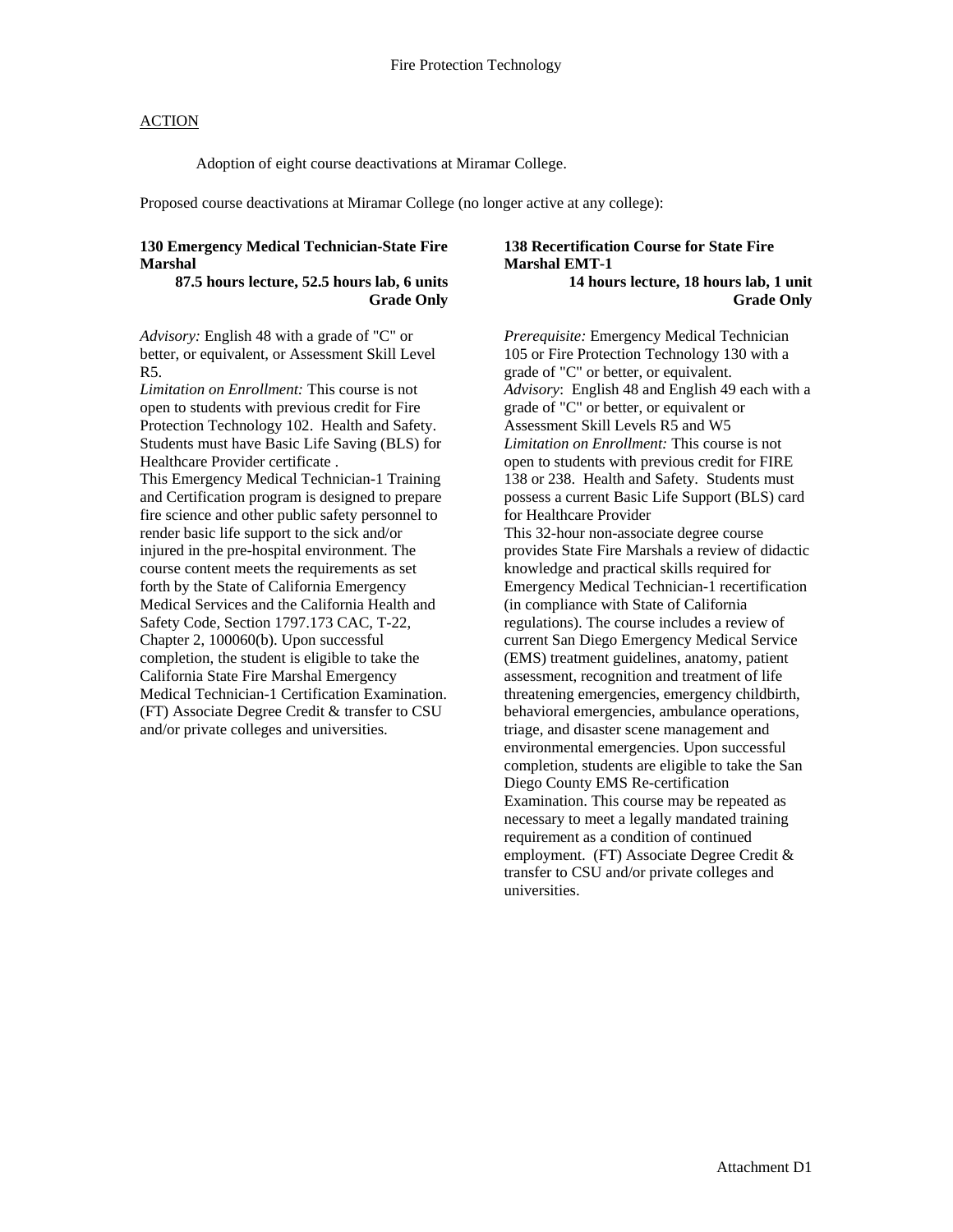#### **239A Current Issues and Skills Update for EMT-1NA/FS**

#### **9 hours lecture, 7 hours lab, 0.5 unit Grade Only**

*Prerequisite:* Emergency Medical Technician 105 or 130 each with a grade of "C" or better, or equivalent.

*Limitation on Enrollment:* This course is not open to students with previous credit for FIRE 239A.

This first course is designed to introduce the firefighting student to the role and responsibility as a professional EMT/first responder at the basic life support level. Curriculum will inform the student on trends, technology and methods of application of techniques used in the field as a firefighter EMT/first responder in an area serviced by an advanced life support (ALS) prehospital emergency medical service program. An update on scope of practice, protocols and basic skills will be included. This course in conjunction with FS 239B will qualify the student to take the EMT-1NFS Recertification Exam through the California State Fire Marshal's office. This course may be repeated as necessary to meet a legally mandated training requirement as a condition of continued or volunteer employment. Associate Degree Credit & transfer to CSU and/or private colleges and universities.

### **239B Current Issues and Skills Update for EMT-1NA/FS**

#### **9 hours lecture, 7 hours lab, 0.5 unit Grade Only**

*Prerequisite:* Fire Protection Technology 239A with a grade of "C" or better, or equivalent. *Limitation on Enrollment:* This course is not open to students with previous credit for FIRE 239B.

This second course is designed for the professional firefighter/EMT first responder to maintain proficiency at the basic life support (BLS) level. Curriculum will keep the student current in changes, trends, technology and methods of application of techniques used in the field as a firefighter EMT/first responder to an advanced life support (ALS) pre-hospital emergency medical service program. Update in scope of practice, protocols, and basic skills will be included. This course in conjunction with FS 238 meets the requirements as set by the California State Fire Marshal for recertification as an EMT-1NA/FS. Upon successful completion, the student is eligible to take the EMT-1NA/FS Recertification Exam. This course may be repeated as necessary to meet a legally mandated training requirement as a condition of continued or volunteer employment. Associate Degree Credit & transfer to CSU and/or private colleges and universities.

#### **254 EMT-1 Instructor Update 8 hours lecture, 0.5 unit Grade Only**

*Prerequisite:* Emergency Medical Technician 105 or Fire Protection Technology 130 with a grade of "C" or better, or equivalent. *Limitation on Enrollment:* This course is not open to students with previous credit for FIRE 254.

This is an 8 hour course mandated by the Office of the State Fire Marshal for all EMT-1, State Fire Marshal registered instructors. Course will provide instructors with the changes that have recently been adopted by the national emergency medical professional organizations and the California legislature. Associate Degree Credit only and not Transferable.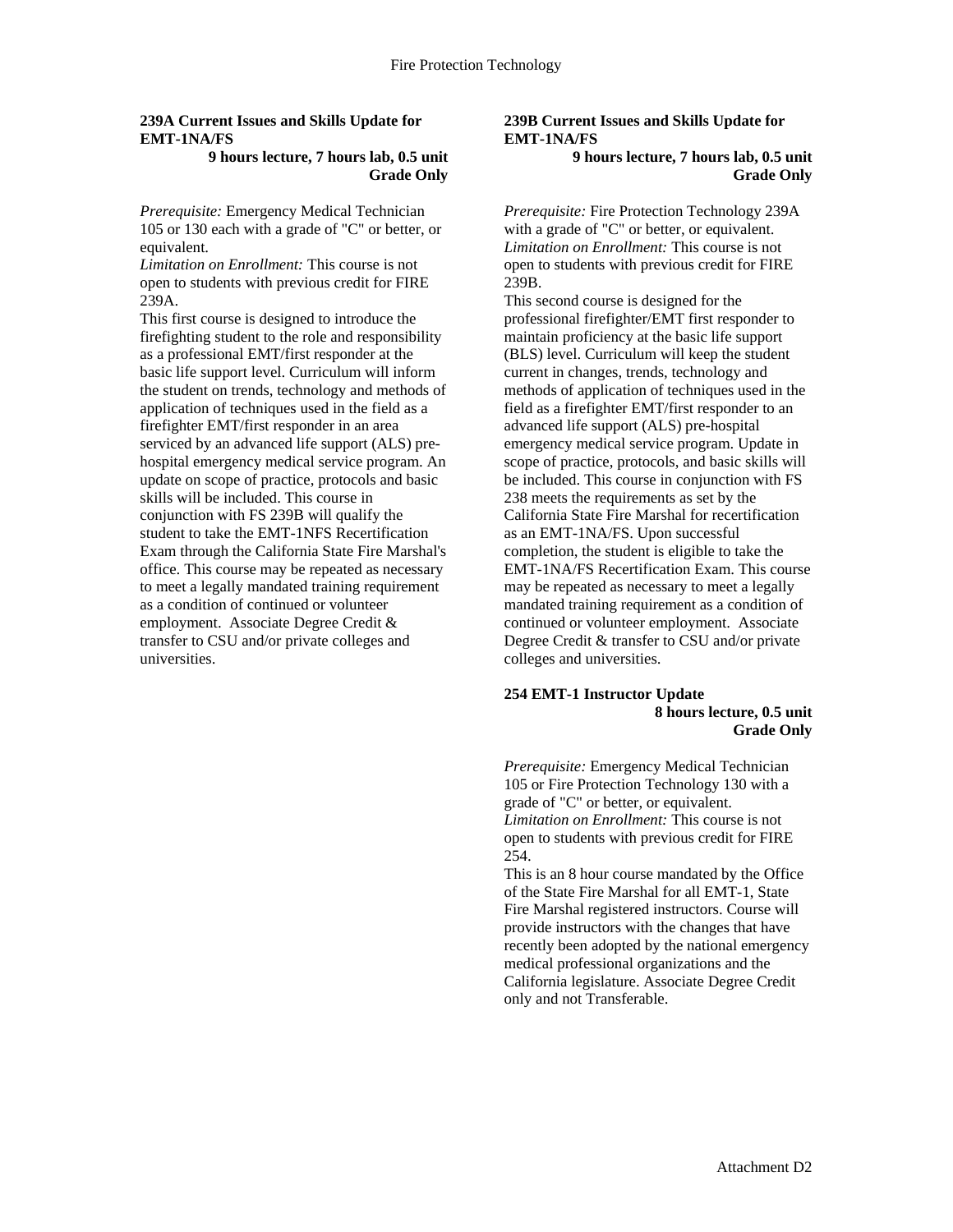#### **309R Refresher, Emergency Medical Aid 8 - 9 hours lecture, 24 - 27 hours lab, 1 unit Pass/No Pass**

*Prerequisite:* Fire Protection Technology 309A with a grade of "C" or better, or equivalent. This refresher course for public safety personnel updates and refines emergency medical skills. Students review emergency medical care procedures including examining the victim, observing surroundings, maintaining an airway, performing resuscitation and cardiopulmonary resuscitation, controlling bleeding, treating shock and seizures, assisting with childbirth emergencies, performing manual lifts and carries, and preparing patients for transportation. This course meets present public safety emergency care refresher requirements only. (FT) Associate Degree Credit only and not Transferable.

#### **370A Firehouse World Hands-on Training 4 hours lecture, 12 hours lab, 0.5 unit Pass/No Pass**

*Advisory:* Fire Protection Technology 100A with a grade of "C" or better, or equivalent and English 48 and English 49 each with a grade of "C" or better, or equivalent or Assessment Skill Levels R5 and W5.

This annual one-week seminar updates, improves, and assesses the skills, knowledge, and ability of fire crews. Each course repetition includes a variety of topics, such as rapid intervention training, vehicle extrication, safety and survival in fire attacks, fire attack tactics, and hazardous materials decontamination, many of which meet California State Fire Marshal Certification. This course may be repeated as necessary to meet a legally mandated training requirement as a condition of continued or volunteer employment. (FT) Not applicable to the Associate Degree.

#### **371 Firehouse World Seminar Training 16 hours lecture, 0.5 unit Pass/No Pass**

*Advisory:* Fire Protection Technology 100A with a grade of "C" or better, or equivalent and English 48 and English 49 each with a grade of "C" or better, or equivalent or Assessment Skill Level R5 and W5.

This annual one-week seminar provides training in management and command, operations, training, emergency medical procedures, and rescue. This course may be repeated as necessary to meet a legally mandated training requirement as a condition of continued or volunteer employment. Each course repetition includes a variety of topics, such as wildland, structural, and high-rise firefighting, engine and truck company operations, and driver's training, many of which meet California State Fire Marshal Certification. Students also learn about liability issues and professional development. (FT)Not applicable to the Associate Degree.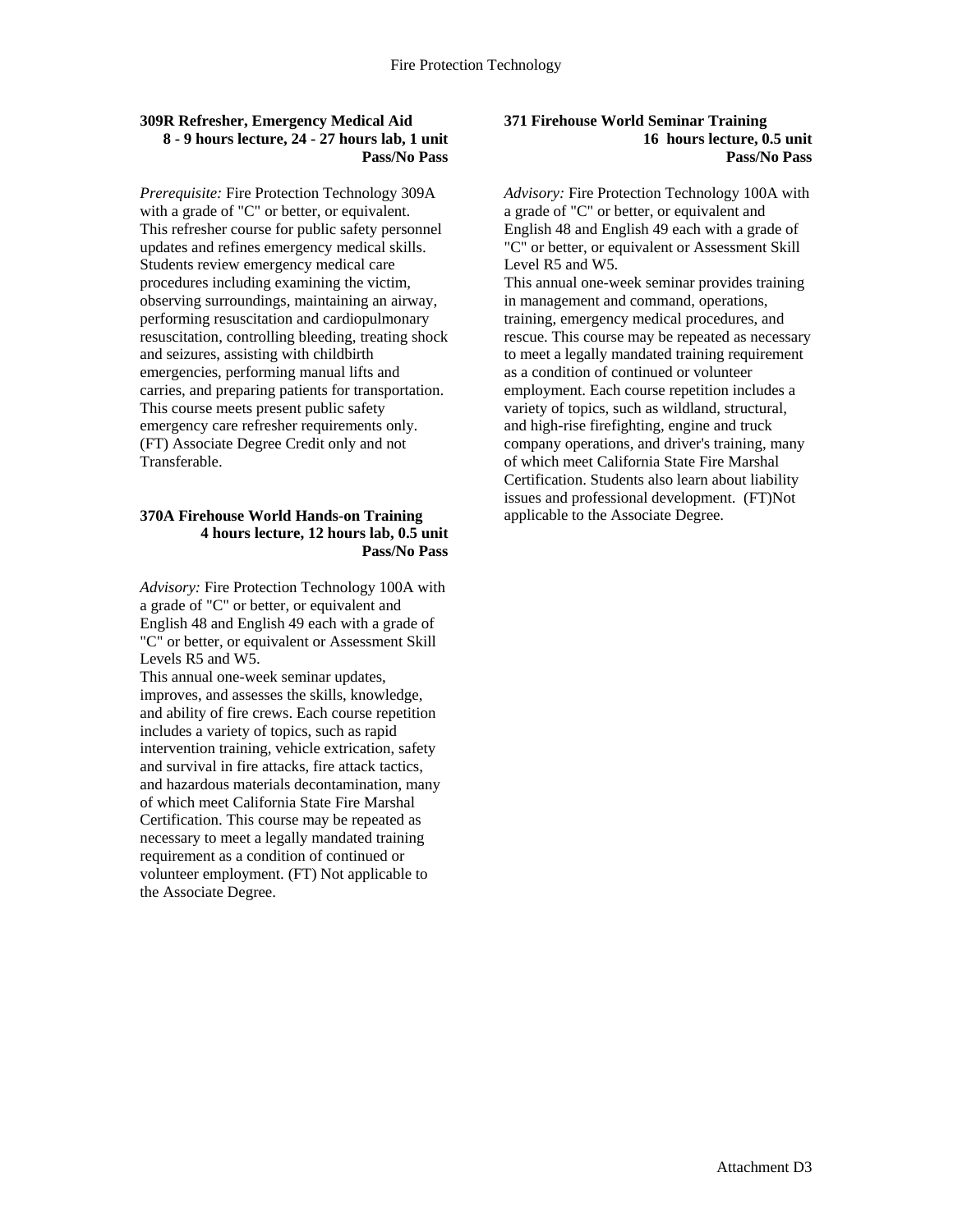Adoption of two new courses at Mesa College.

Proposed new courses at Mesa College:

### **120 Introduction to Remote Sensing 40 - 45 hours lecture, 72 - 81 hours lab, 4 units Letter Grade or Pass/No Pass Option**

*Advisory:* Geographic Information Systems 111 with a grade of "C" or better, or equivalent. This course introduces students to the basics of remote sensing, characteristics of remote sensors, and remote sensing applications in academic disciplines and professional industries. Emphasis is placed on image acquisition and data collection in the electromagnetic spectrum and data set manipulations. This course is designed for geographic information systems (GIS) students interested in imagery analysis. (FT) Associate Degree Credit & transfer to CSU and/or private colleges and universities.

#### **121 Introduction to Digital Image Processing 32 - 36 hours lecture, 72 - 81 hours lab, 3.5 units Letter Grade or Pass/No Pass Option**

*Advisory:* Geographic Information Systems 111 or Geographic Information Systems 120 with a grade of "C" or better, or equivalent. This course introduces students to concepts related to processing, analysis, enhancement, correction, and interpretation of remotely sensed images. Emphasis is placed on photogrammetry, image acquisition, information extraction, scientific visualization and practical applications for geospatial professionals. This course is designed for geographic information systems (GIS) students interested in analysis of remotely sensed images. (FT) Associate Degree Credit & transfer to CSU and/or private colleges and universities.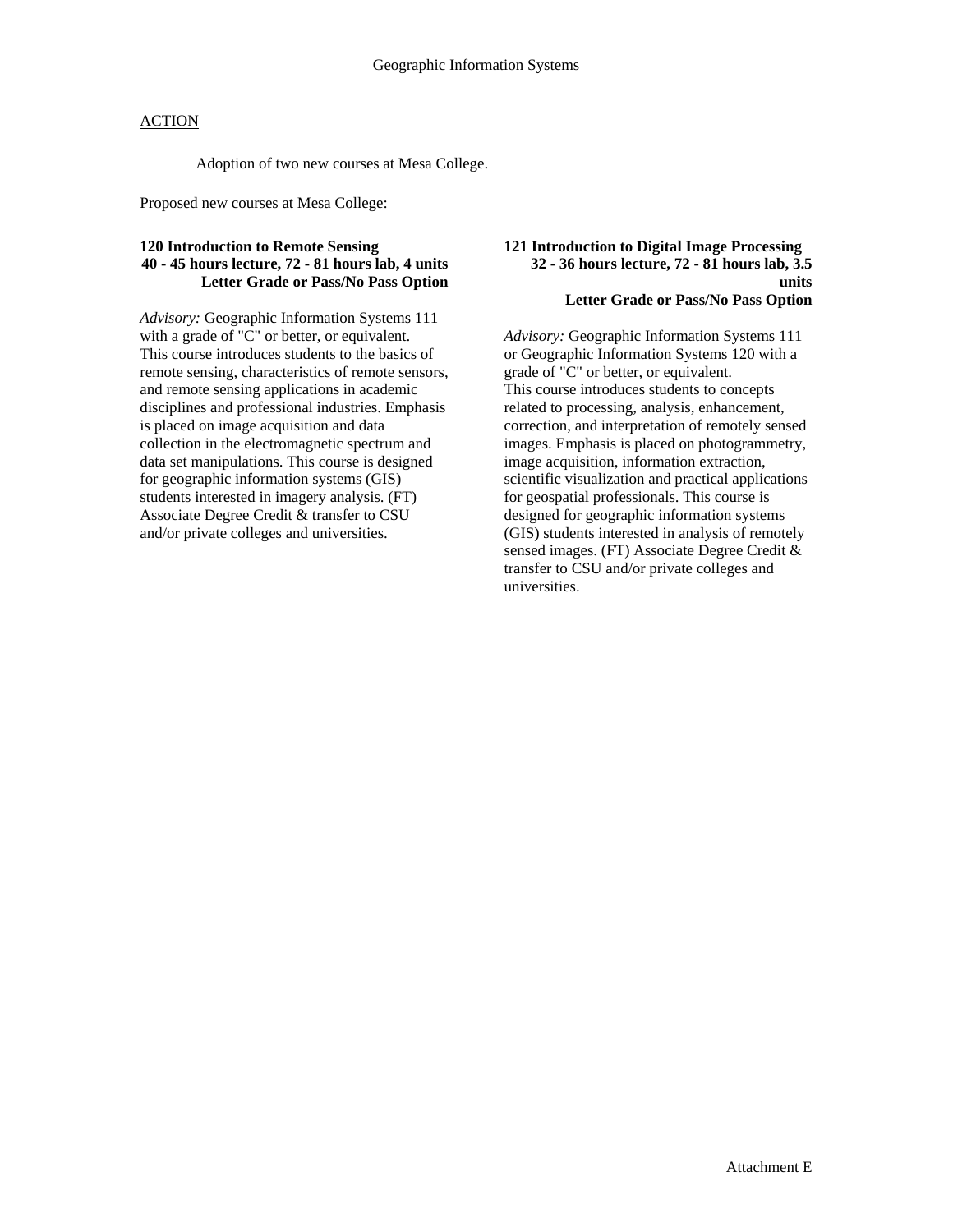Adoption of two course deactivations at Mesa College.

Proposed course deactivations at Mesa College (no longer active at any college):

#### **40 PreRHIT (Registered Health Information Technician) Exam Review 16 - 18 hours lecture, 1 unit**

**Pass/No Pass** 

This course is a 16 hour review for graduates of the Health Information Technology Program, preparatory to their writing the RHIT Examination. Instruction will include review of ICD-9-CM (International Classification of Diseases, 9th Revision, Clinical Modification) and CPT (Current Procedural Terminology) coding and reimbursement. Also included are information systems, healthcare statistics, and quality, utilization as well as risk management. Additional topics included are health record management in various healthcare delivery systems, legal aspects including certification and accreditation standards, and principles of supervision as well as test taking strategies. Not applicable to the Associate Degree.

#### **44 Supervised Tutoring in Health Information Technology**

#### **No Grade/0 Units**

This course is designed to prepare the student to succeed in the corequisite and subsequent subject matter courses. This course may be taken four times with a different corequisite subject matter course. College noncredit course.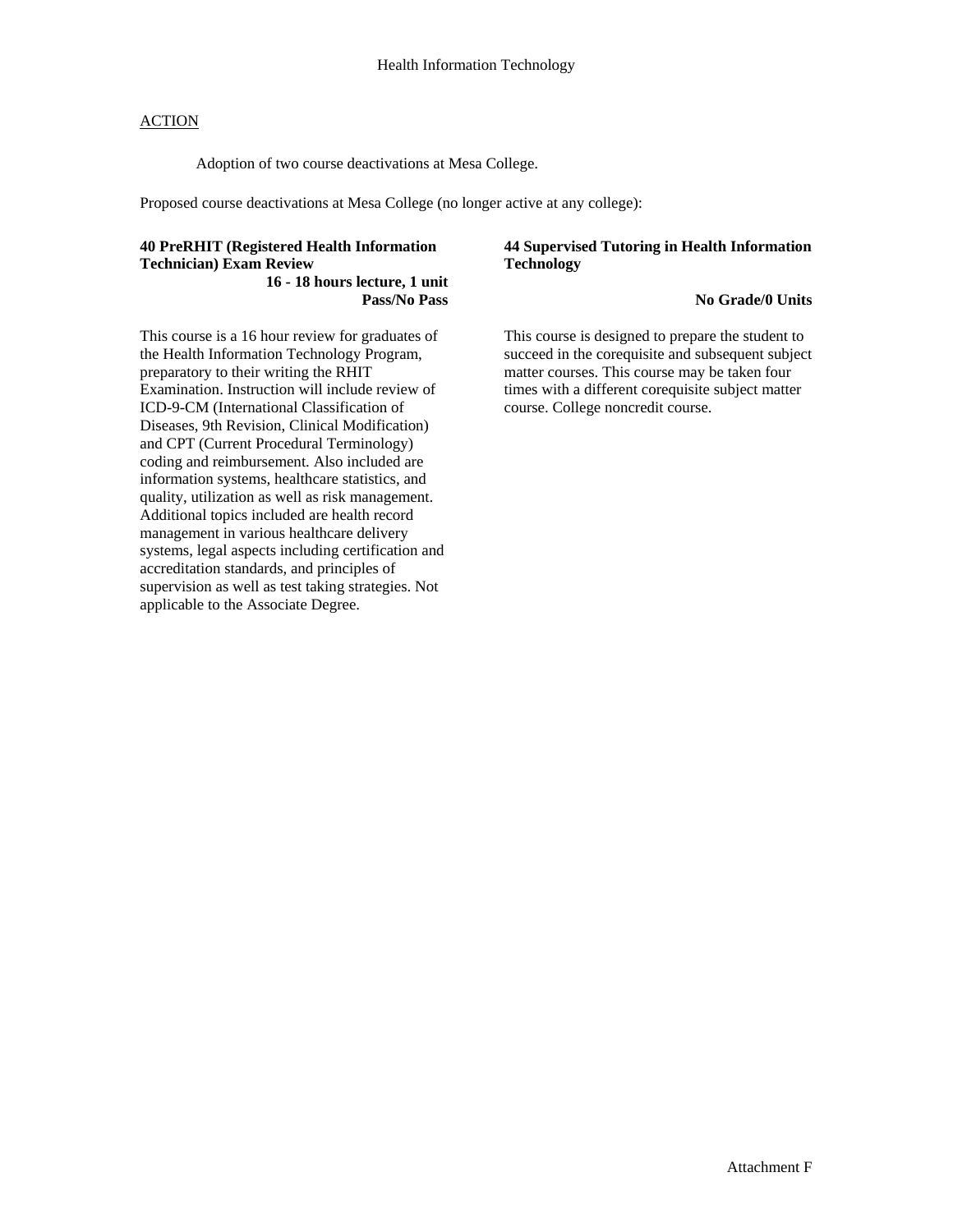#### Mathematics

#### ACTION

Adoption of two course deactivations at Mesa College.

Proposed course deactivations at Mesa College (no longer active at any college):

### **237 Machine and Assembly Language 48 - 54 hours lecture, 3 units Letter Grade or Pass/No Pass Option**

*Prerequisite:* Mathematics 108 with a grade of "C" or better, or equivalent. *Corequisite:* Mathematics 237L. *Limitation on Enrollment:* This course is not open to students with previous credit for MATH 137.

This course covers general concepts of machine and assembly languages, including data representation, looping and addressing techniques, subroutine linkage, and use of system and programmer-defined macros. Problem-solving techniques in the fields of engineering, mathematics, and the sciences are covered. This course is designed for computer science and mathematics majors who are intending to transfer to a four-year university. (FT) Associate Degree Credit & transfer to CSU and/or private colleges and universities. UC Transfer Course List.

#### **237L Assembly Language Lab 48 - 54 hours lab, 1 unit Letter Grade or Pass/No Pass Option**

*Corequisite:* Mathematics 237. This is a lab course to be taken concurrently with Mathematics 237. Practice is provided in applying programming techniques and problem solving skills using assembly language. (FT) Associate Degree Credit & transfer to CSU and/or private colleges and universities. UC Transfer Course List.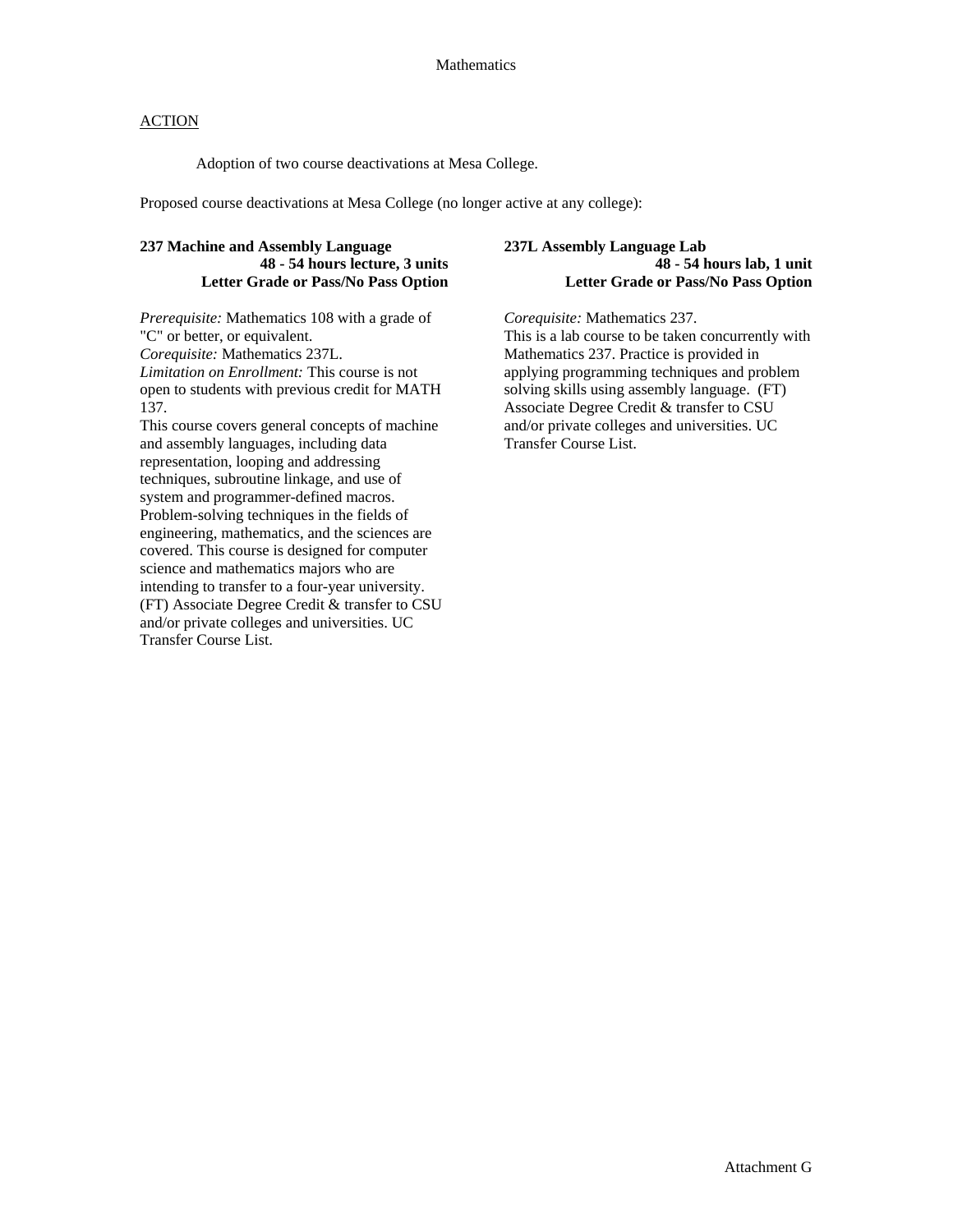Adoption of five course deactivations at Mesa College.

Proposed course deactivations at Mesa College (no longer active at any college):

### **44 Supervised Tutoring in Medical Assisting No Grade/0 Units**

This course is designed to prepare the student to succeed in the corequisite and subsequent subject matter courses. This course may be taken four times with a different corequisite subject matter course. College noncredit course.

#### **270 Directed Medical Assisting Practice 60 - 300 hours other, 1-4 units Grade Only**

Directed Medical Assisting Practice in a private medical office, clinic, or hospital. Students will be assigned regular duties of a medical assistant and be responsible to the Supervisor in charge. Practice will be coordinated by a member of the college staff. Units will be determined by the number of hours assigned. This course may be repeated three times. Associate Degree Credit & transfer to CSU and/or private colleges and universities.

## **296 Individualized Instruction in Medical Assisting**

**24 - 108 hours other, 0.5-2 units Pass/No Pass** 

*Limitation on Enrollment:* Concurrent enrollment in an approved course of the same discipline is required. The instructor of the related course will supply Add Code to the student, which permits registration in the course This course provides supplemental instruction to reinforce achievement of the learning objectives of a course in the same discipline under the supervision of the instructor of the designated course. Learning activities may employ a variety of self-paced multimedia learning systems, language labs, print and electronic resources, laboratory, or field research arrangements, to assist student in reaching specific learning objectives. This open entry/open exit course is offered concurrently with designated courses. (FT) Associate Degree Credit & transfer to CSU and/or private colleges and universities.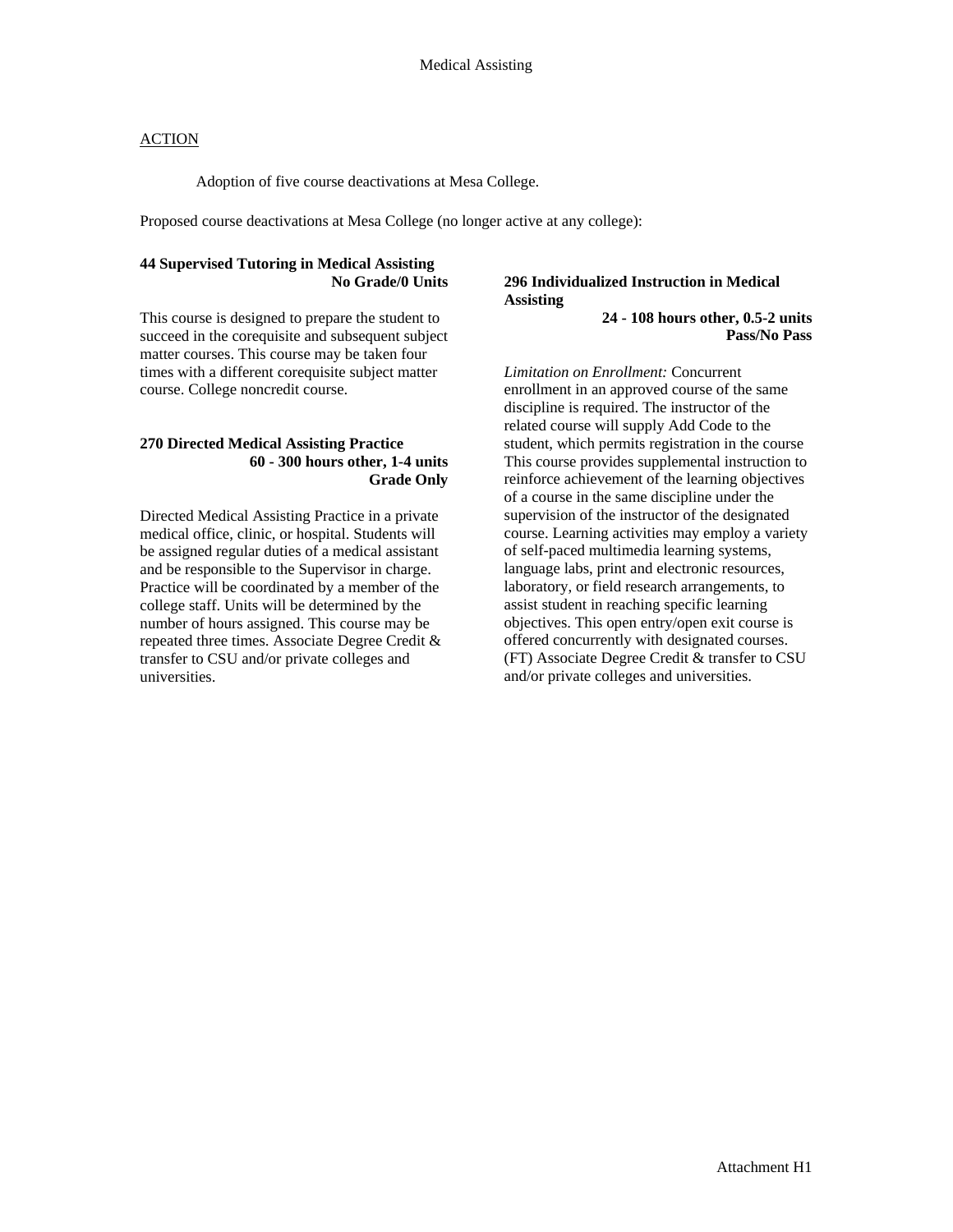#### **340A Principles of Phlebotomy 16 - 18 hours lecture, 48 - 54 hours lab, 2 units Grade Only**

*Advisory:* English 48 and English 49 each with a grade of "C" or better, or equivalent or Assessment Skill Level R5 and W5. *Limitation on Enrollment:* This course is not open to students with previous credit for Medical Assisting 150.

This course instructs students in the performance of basic venipuncture, capillary puncture techniques and the basic blood lab tests required for entry-level positions in hospitals, clinics, and other health care settings as a phlebotomy technician. Course topics are in compliance with the regulations of the California Department of Health Services and Laboratory Services for California certification as a phlebotomy technician, including the role of the technician in the allied health field, principles of OSHA regulations and blood-borne pathogen control, patient processing, review of clinical lab, and anatomy of blood and blood vessels. Course is open for students reviewing these principles. A certificate of completion in phlebotomy is awarded after successful completion of additional courses (refer to the college catalog). (FT) Associate Degree Credit only and not Transferable.

#### **340B Phlebotomy Directed Clinical Practice 75 hours other, 1 unit Grade Only**

*Prerequisite:* Medical Assisting 340A with a grade of "C" or better, or equivalent. This course is an unpaid clinical experience designed for students who want to achieve a certificate of completion in phlebotomy. Students complete 50 -100 blood draws and 25 skin sticks at an appropriate clinical site in accordance with the requirements needed for national certification. The certificate of completion in phlebotomy meets the requirements needed to attempt the appropriate certifying exam specified for national certification as a phlebotomy technician. This course is also open to students to gain additional experience in phlebotomy. Seventy-five hours at the clinical site must be completed to meet the requirements of this course. (FT) Associate Degree Credit only and not Transferable.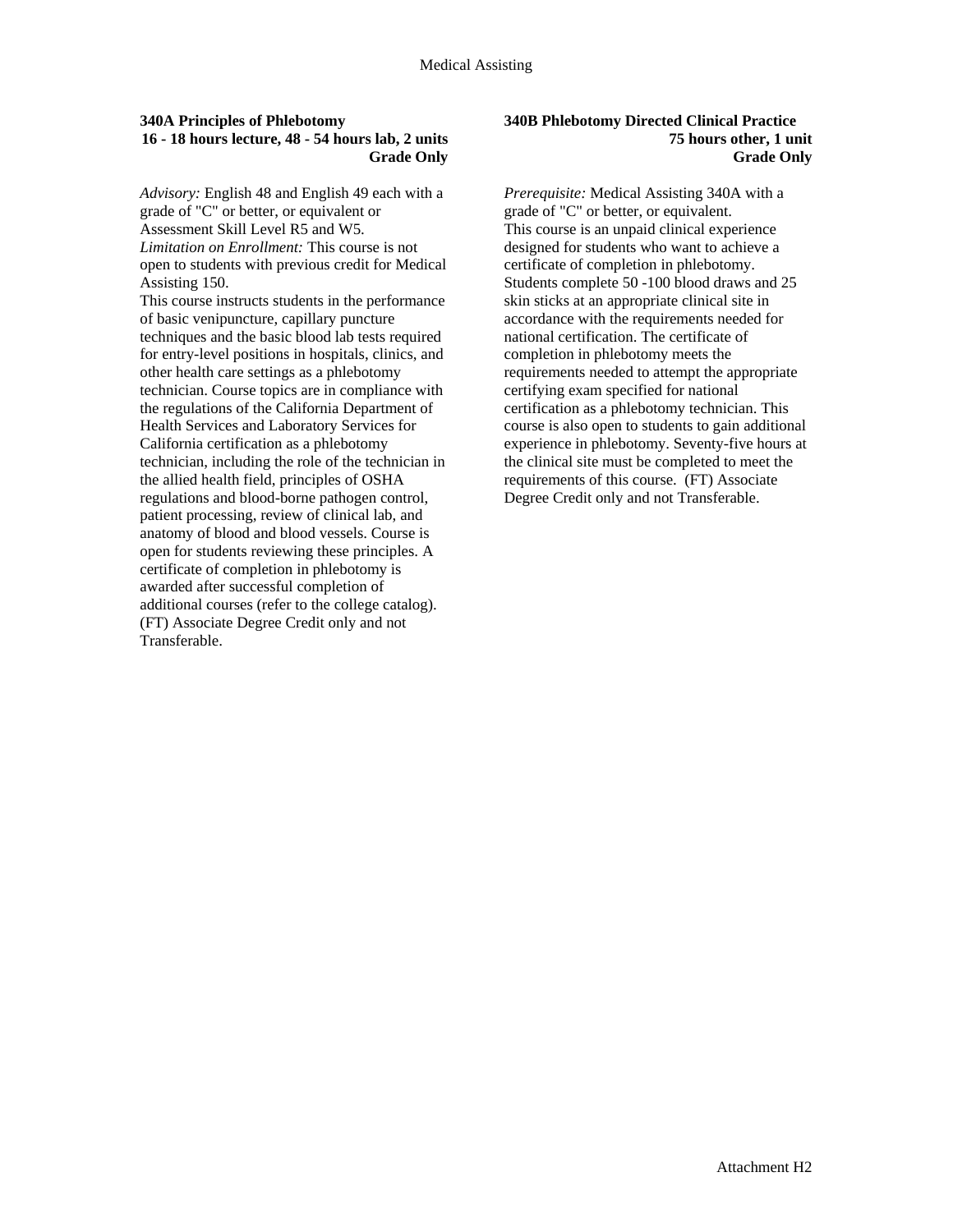Adoption of three course deactivations at Mesa College.

Proposed course deactivations at Mesa College (no longer active at any college):

### **44 Supervised Tutoring in Nutrition No Grade/0 Units**

This course is designed to prepare the student to succeed in the corequisite and subsequent subject matter courses. This course may be taken four times with a different corequisite subject matter course. College noncredit course.

# **290 Independent Study**

#### **48 - 162 hours other, 1-3 units Grade Only**

*Limitation on Enrollment:* Must obtain an Add Code from the instructor for enrollment. Designed to deal with current problems and topics of special interest in home economics. This course may be taken four times with different content for a maximum of six units. Associate Degree Credit & transfer to CSU and/or private colleges and universities.

#### **296 Individualized Instruction in Nutrition 24 - 108 hours other, 0.5-2 units Pass/No Pass**

*Limitation on Enrollment:* Concurrent enrollment in an approved course of the same discipline is required. The instructor of the related course will supply Add Code to the student, which permits registration in the course This course provides supplemental instruction to reinforce achievement of the learning objectives of a course in the same discipline under the supervision of the instructor of the designated course. Learning activities may employ a variety of self-paced multimedia learning systems, language labs, print and electronic resources, laboratory, or field research arrangements, to assist student in reaching specific learning objectives. This open entry/open exit course is offered concurrently with designated courses. (FT) Associate Degree Credit & transfer to CSU and/or private colleges and universities.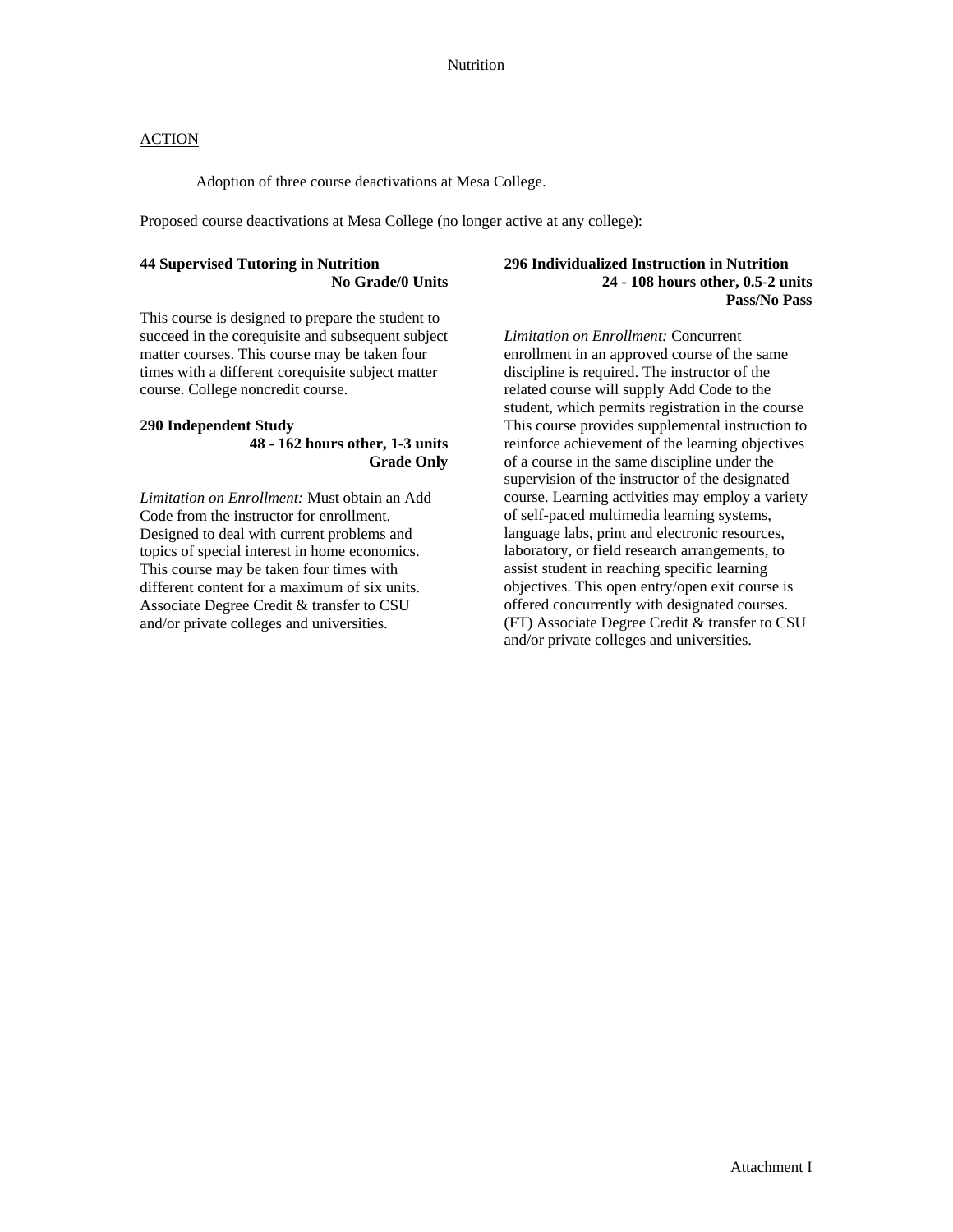Pursuant to Section 78016 of the Education Code, the following is a program review summary: Heavy Equipment Undercarriage System Program

| Α.            | Labor Market Information <sup>1</sup> : | The annual average number of persons employed in the Heavy<br>Equipment Undercarriage System program area is 15,500 in San<br>Diego County in the 2006 Employment year. Approximately<br>2,400 new job openings are projected through 2016. |
|---------------|-----------------------------------------|---------------------------------------------------------------------------------------------------------------------------------------------------------------------------------------------------------------------------------------------|
| <b>B</b> .    | Duplication <sup>2</sup> :              | None.                                                                                                                                                                                                                                       |
| $\mathcal{C}$ | Effectiveness <sup>3</sup> :            | Program Area OR the projected enrollment 219 students for the<br>2011-2012 year in a New Program area.                                                                                                                                      |
|               |                                         | Information was obtained from the Miramar College Research Committee.<br>2. Information was absoluted from the Mineman Callege December Committee                                                                                           |

2. Information was obtained from the Miramar College Research Committee. 3. Information was obtained from Miramar College Research Committee.

#### **ACTION**

Adoption of a new program at Miramar College.

Proposed new program at Miramar College:

# **Certificate of Performance Heavy Equipment Undercarriage Systems**

| <b>Courses Required for the Major:</b> | Units             |
|----------------------------------------|-------------------|
|                                        |                   |
| DIES 105 Measuring Tools and Applied   |                   |
|                                        |                   |
|                                        |                   |
|                                        | Total Units $= 7$ |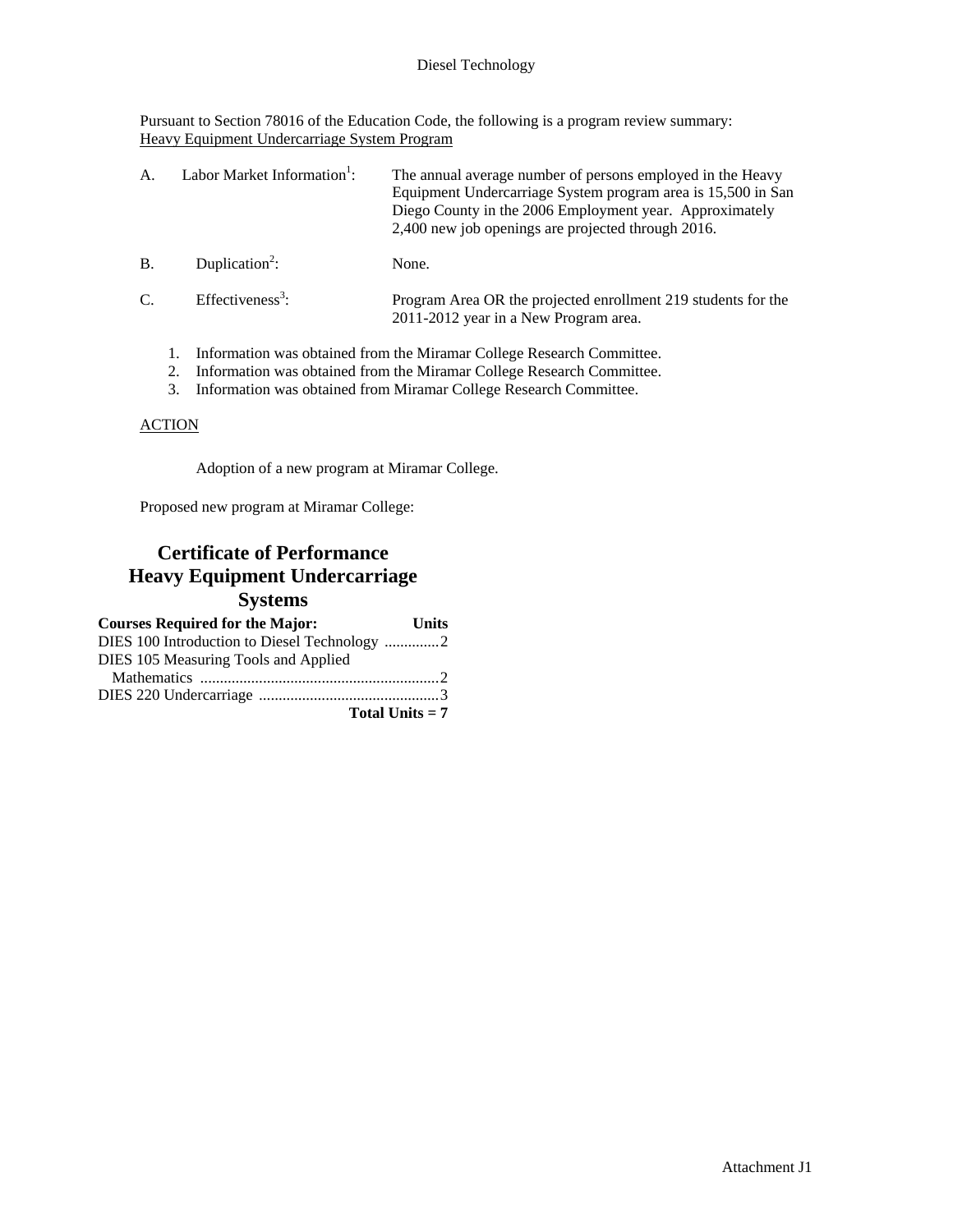Pursuant to Section 78016 of the Education Code, the following is a program review summary: Mobile Hydraulics Technician Program

| A.              | Labor Market Information <sup>1</sup> : | The annual average number of persons employed in the Heavy<br>Equipment Powertrains program area is 13,100 in San Diego<br>County in the 2006 Employment year. Approximately 2,400 new<br>job openings are projected through 2016. |
|-----------------|-----------------------------------------|------------------------------------------------------------------------------------------------------------------------------------------------------------------------------------------------------------------------------------|
| <b>B.</b>       | Duplication <sup>2</sup> :              | None.                                                                                                                                                                                                                              |
| $\mathcal{C}$ . | Effectiveness <sup>3</sup> :            | Program Area OR the projected enrollment 219 students for the<br>2011-2012 year in a New Program area.                                                                                                                             |
|                 |                                         | Information was obtained from the Miramar College Research Committee.<br>Information was obtained from the Miramar College Research Committee.                                                                                     |

3. Information was obtained from Miramar College Research Committee.

#### **ACTION**

Adoption of a new program at Miramar College.

Proposed new program at Miramar College:

# **Certificate of Performance Mobile Hydraulics Technician**

| <b>Courses Required for the Major:</b> | <b>Units</b>      |
|----------------------------------------|-------------------|
|                                        |                   |
| DIES 105 Measuring Tools and Applied   |                   |
|                                        |                   |
|                                        |                   |
|                                        | Total Units $= 7$ |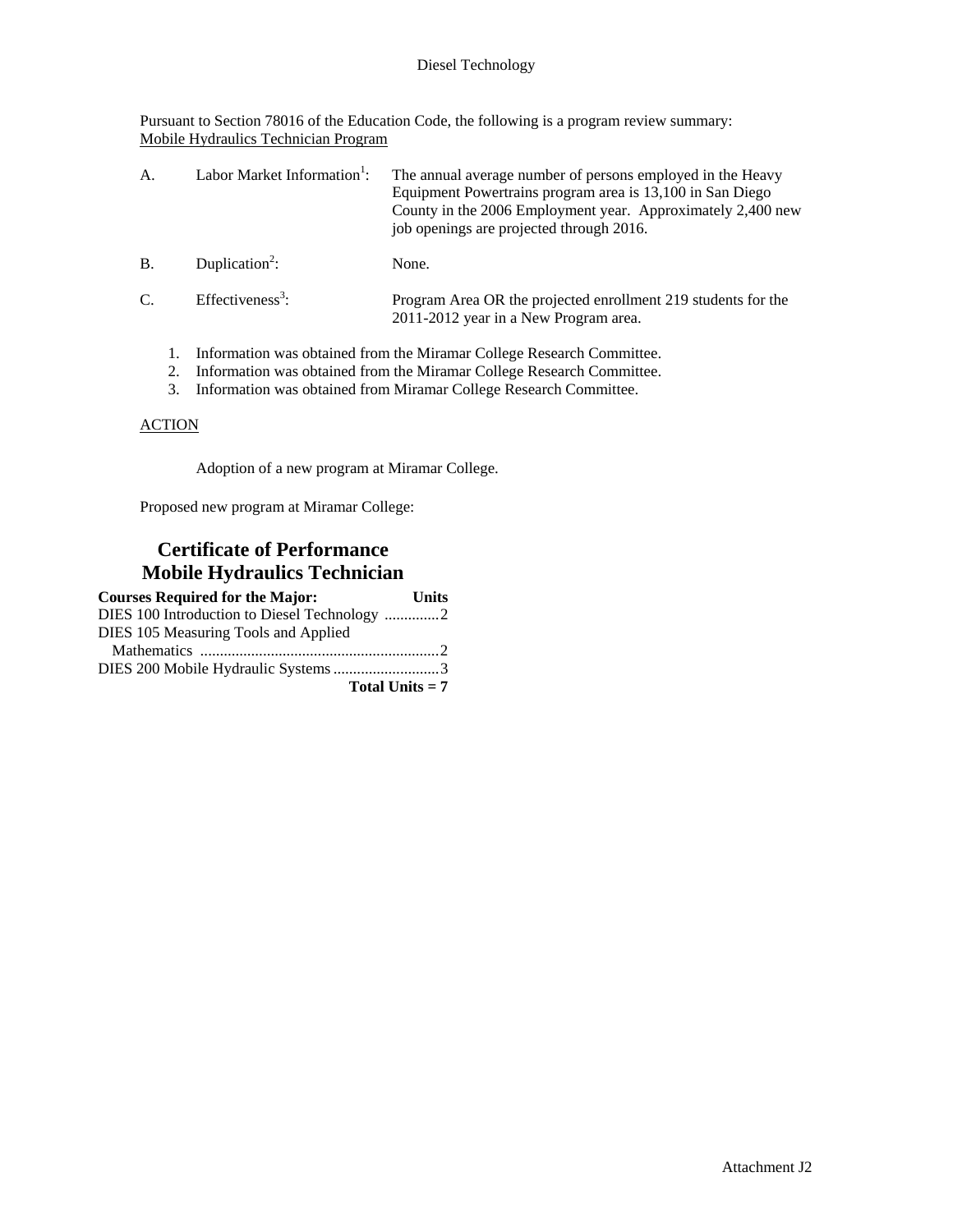Pursuant to Section 78016 of the Education Code, the following is a program review summary: Ecological Landscaping Program

| A.        | Labor Market Information <sup>1</sup> : | The annual average number of persons employed in the Ecological<br>Landscaping program area is 20,950 in San Diego County in the<br>2006 Employment year. Approximately 3,410 new job openings<br>are projected through 2016. |
|-----------|-----------------------------------------|-------------------------------------------------------------------------------------------------------------------------------------------------------------------------------------------------------------------------------|
| <b>B.</b> | Duplication <sup>2</sup> :              | Cuyamaca College, Landscape Design Technology<br>Southwestern College, Landscape architecture, design, occupations<br>Mira Costa College, Landscape Architecture, Management                                                  |
| C.        | Effectiveness <sup>3</sup> :            | Program Area OR the projected enrollment 120 students for the<br>2011-2012 year in a New Program area.                                                                                                                        |
|           |                                         | Information was obtained from the Employment Development Department, Labor Market                                                                                                                                             |

- Information.
- 2. Information was obtained from College catalogs, websites.
- 3. Information was obtained from department estimates.

### **ACTION**

Adoption of two new programs at City College.

Proposed new programs at City College:

# **Certificate of Performance Intro to Ecological Landscaping**

| <b>Courses Required for the Major:</b>                | <b>Units</b> |
|-------------------------------------------------------|--------------|
| AGRI 108 Building Fertile Soil Organically 3          |              |
| <b>AGRI 118 Sustainable Landscaping Using Organic</b> |              |
|                                                       |              |
| Total Units $= 6$                                     |              |

# **Certificate of Achievement Advanced Ecological Landscaping**

| <b>Courses Required for the Major:</b>             | Units |
|----------------------------------------------------|-------|
| AGRI 118 Sustainable Landscaping Using Organic     |       |
|                                                    |       |
| AGRI 108 Building Fertile Soil Organically 3       |       |
|                                                    |       |
| AGRI 112 Organic Greenhouse Management and Plant   |       |
|                                                    |       |
|                                                    |       |
| BUSE 157 Starting a Small Business or              |       |
|                                                    |       |
| BUSE 245F Small Business Internship - Operations 1 |       |
| Total Units $= 16$                                 |       |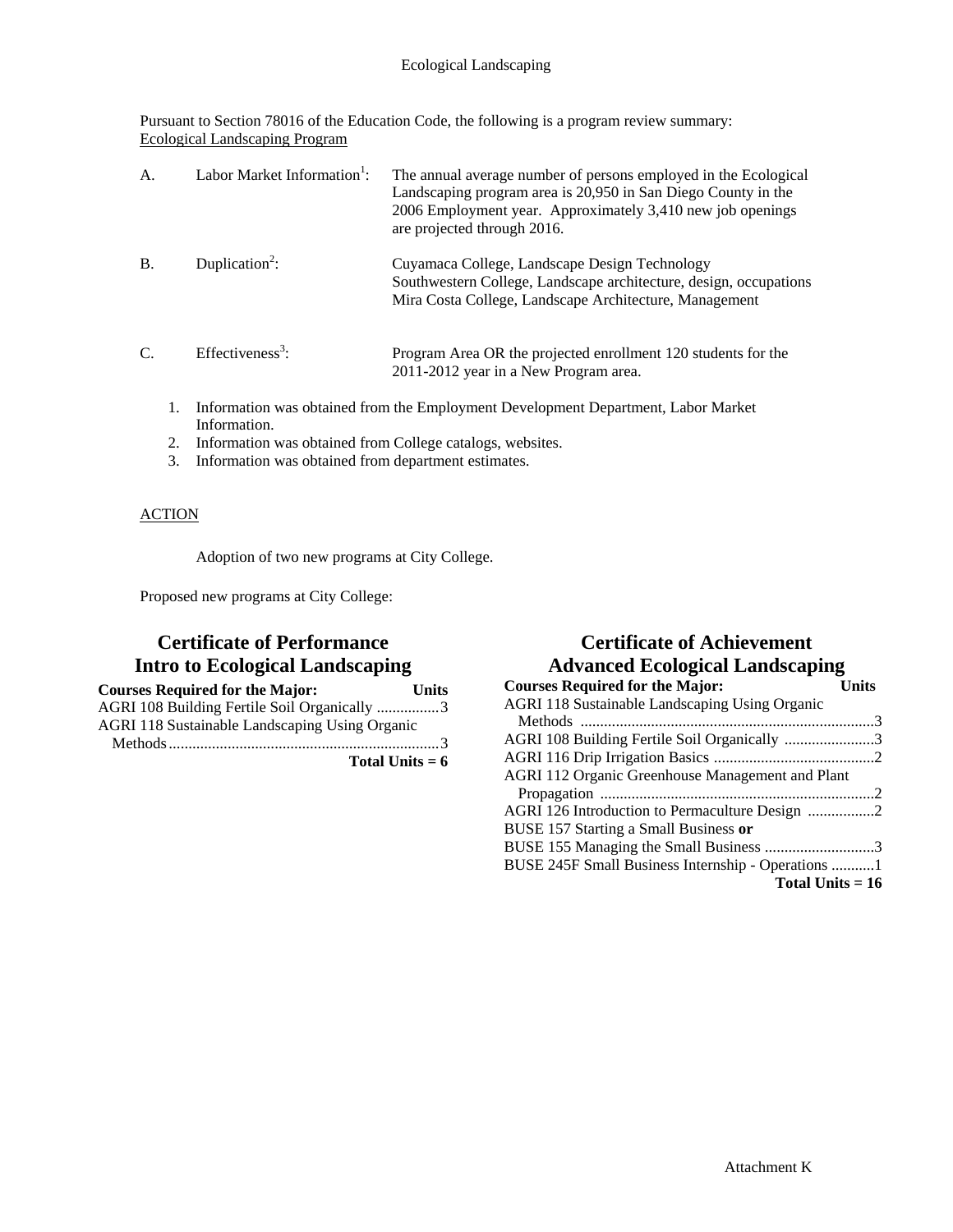Adoption of a program deactivation at City College.

Proposed program deactivation at City College:

# **Associate in Science Degree Mecomtronics: Electronics and Computer Engineering Technology**

| <b>Courses Required for the Major:</b><br>-Units          |
|-----------------------------------------------------------|
|                                                           |
| ENGL 101 Reading and Composition 3                        |
| <b>MATH 181 Mecomtronics College Algebra and</b>          |
|                                                           |
| MCTR 090 Mecomtronics Technical Science 3                 |
|                                                           |
| MCTR 104A Applied C Programming for Technology 3          |
| <b>MATH 182 Mecomtronics College Algebra and</b>          |
|                                                           |
| <b>MCTR 120A Basic Physics for Technical Applications</b> |
|                                                           |
| MCTR 201A Electronic Devices and Circuits 3               |
| MCTR 202A Introduction to Digital Electronics 3           |
| <b>ENGL 205 Critical Thinking and Intermediate</b>        |
|                                                           |
| MATH 183 Mecomtronics Calculus I 3                        |
| <b>MCTR 120B Basic Physics for Technical Applications</b> |
|                                                           |
|                                                           |
|                                                           |
| <b>MCTR 120C Basic Physics for Technical Applications</b> |
|                                                           |

**Total Units = 52**